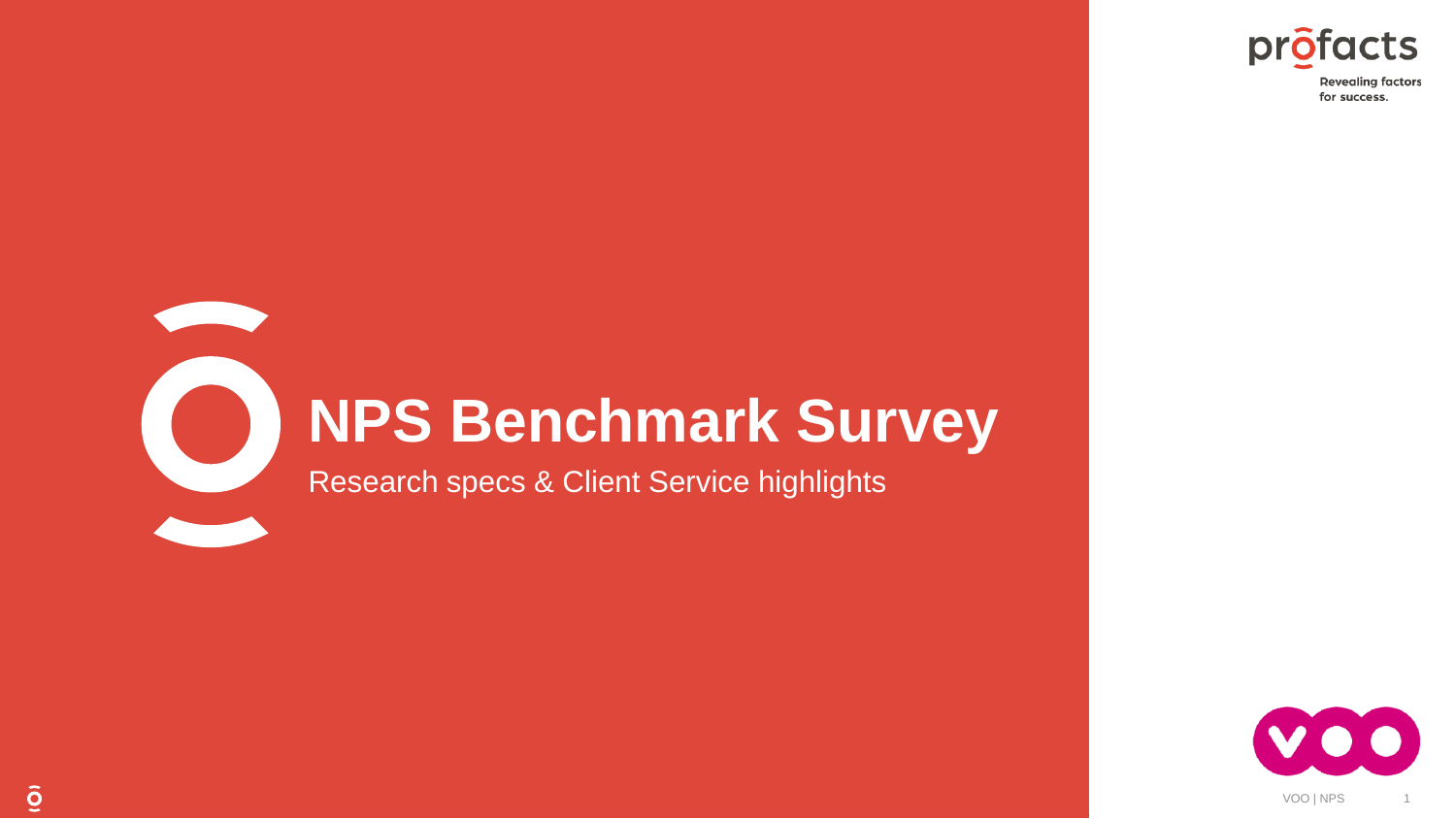### **Background & research objectives**

The telecom market is a highly competitive market that is evolving at a rapid pace. Given this fierce competition it is essential for a telecom provider to track **Net Promotor Score (NPS) / customer satisfaction among its customers** and benchmark versus the **key competitors**. VOO's key competitors in Wallonia are: Proximus, Scarlet, BASE and Orange. However, in Flanders the NPS score and customer satisfaction of Proximus and Telenet are also monitored.

In this context, **VOO** wants to **gain the following insights**:

[1] What is the **NPS** score of VOO and its key competitors for the **brand** and for the **products**?

[2] How is the **billing and customer care** of each telecom provider evaluated?

[3] How is the **brand** of VOO and its competitors **perceived** by clients and non-clients?

**METHODE:** Online surveys

### **FIELD PERIOD:**

01/01-31/12/2021 Continuous tracking throughout the year



**TARGET GROUP:** Total sample  $N = 12023$ VOO Zone  $N = 9623$ Flanders Zone  $N = 2,400$ 

*Respondents were recruted on Profacts panel and through panel providers.*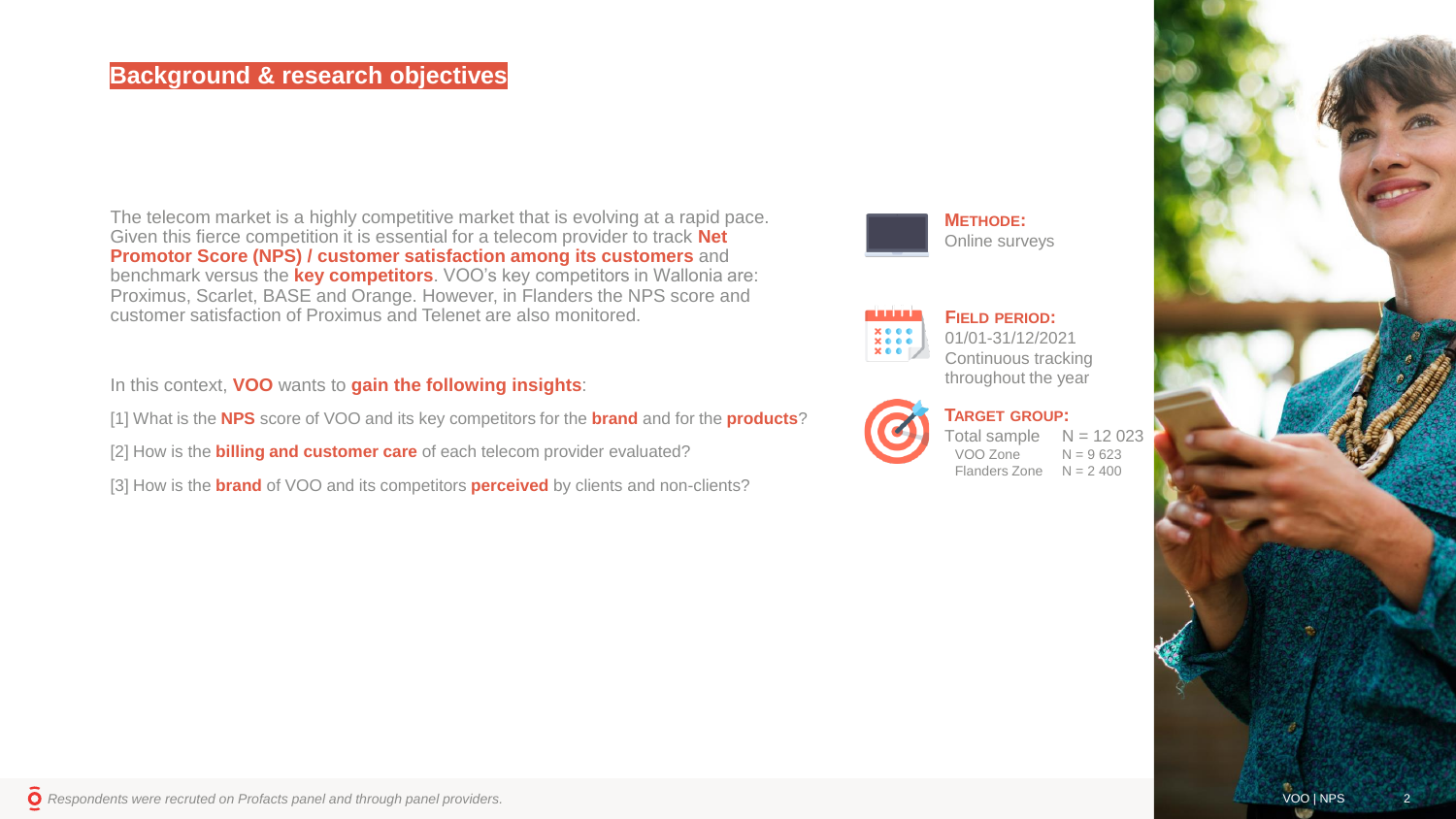The **target population** for this NPS study can be described as follows:

[1] Between 18 – 65 years old

[2] (Co-)decision maker for telecom products in the household and/or paying their mobile subscription themselves

[3] Each wave consists of the following research sample, which is selected and acquired on the basis of the incidence rate and which is representative in terms of age, gender, region and clientship fixed and mobile products

| [1] Living in VOO Zone                | Sample<br>size                       | [2] Living in Flanders                | Sample<br>size                                         |  |  |
|---------------------------------------|--------------------------------------|---------------------------------------|--------------------------------------------------------|--|--|
| Proximus clients<br>(fixed or mobile) | $N = 3,502$                          | Telenet clients<br>(fixed or mobile)  | $N = 1200$                                             |  |  |
| VOO clients<br>(fixed or mobile)      | $N = 3,498$                          | Proximus clients<br>(fixed or mobile) | $N = 1200$                                             |  |  |
| Orange clients<br>(fixed or mobile)   | $N = 1665$                           |                                       | Checked via screening on postal code<br>Dutch-speaking |  |  |
| <b>BASE</b> clients                   | $N = 457$                            |                                       |                                                        |  |  |
| Scarlet fixed clients<br>(optional)   | $N = 501$                            |                                       |                                                        |  |  |
|                                       | Checked via screening on postal code |                                       |                                                        |  |  |

*French-speaking*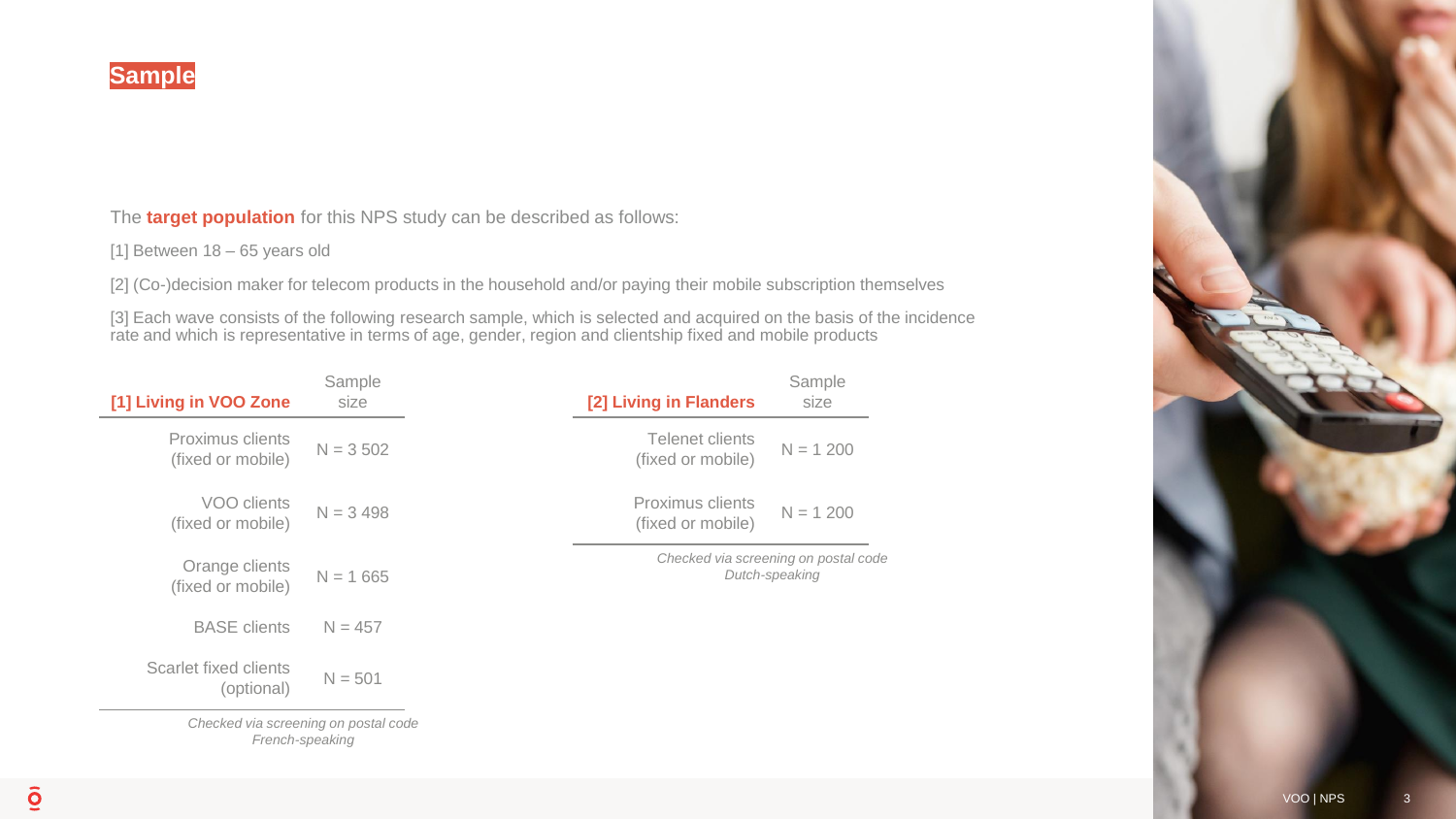## **Questions asked**

**Au cours des 3 derniers mois, avez-vous personnellement eu un contact téléphonique avec le service clientèle de <Selected\_provider> par rapport à un problème, une demande ou une question ?** *= FILTER QUESTION*

<IT: single answer >

- 1. Oui
- 2. Non
- 3. Je ne sais pas/ je ne me souviens plus

### *<IT: Only ask Q8.3 if Q8.1 = 1>*

**Q8.3 Concernant le service clientèle de <Selected\_provider>, dans quelle mesure êtes-vous satisfait(e) des éléments ci-dessous ?**

<IT: single answer per row>

<IT: rows, randomize>

- 1. Heures auxquelles vous pouvez téléphoner
- 2. Clarté du menu vous dirigeant vers le bon service
- 3. Temps d'attente avant d'être pris(e) en charge
- **4. Compétence des conseillers** <Selected\_provider>
- **5. Amabilité et politesse des conseillers** <Selected\_provider>
- 6. Durée de l'appel

<IT: columns>

- 1. 0 Pas du tout 2. 1 3. 2 4. 3 5. 4 6. 5 7. 6 8. 7
- 9. 8

10. 9

11. 10 – Tout à fait